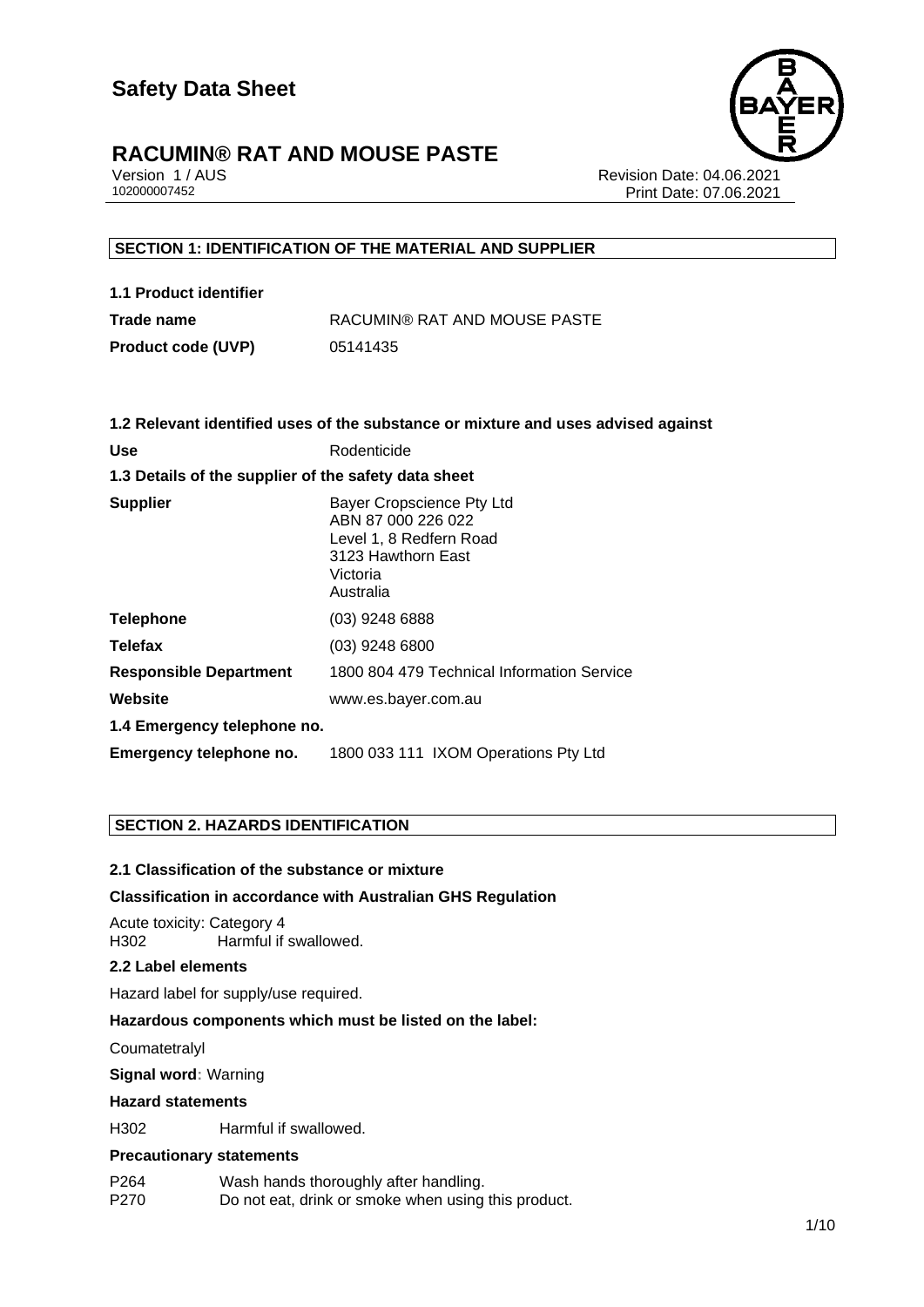Version 1 / AUS Revision Date: 04.06.2021 Print Date: 07.06.2021

P301 + P312 IF SWALLOWED: Call a POISON CENTER/doctor/physician if you feel unwell. P330 Rinse mouth. P501 Dispose of contents/container in accordance with local regulation.

## **2.3 Other hazards**

No additional hazards known beside those mentioned.

## **SECTION 3. COMPOSITION/INFORMATION ON INGREDIENTS**

### **Chemical nature**

Coumatetralyl 0.0375 % w/w Bait (ready for use) (RB)

| Chemical name                             | CAS-No.   | Concentration [%] |
|-------------------------------------------|-----------|-------------------|
| l Coumatetralvl                           | 5836-29-3 | 0.0375            |
| Other ingredients (non-hazardous) to 100% |           |                   |

## **SECTION 4. FIRST AID MEASURES**

**If poisoning occurs, immediately contact a doctor or Poisons Information Centre (telephone 13 11 26), and follow the advice given. Show this Safety Data Sheet to the doctor.**

## **4.1 Description of first aid measures**

| <b>General advice</b>                                           | Move out of dangerous area. When symptoms develop and persist,<br>seek medical advice. Place and transport victim in stable position (lying<br>sideways).                                                                                             |  |
|-----------------------------------------------------------------|-------------------------------------------------------------------------------------------------------------------------------------------------------------------------------------------------------------------------------------------------------|--|
| <b>Inhalation</b>                                               | Move to fresh air. Keep patient warm and at rest. Call a physician or<br>poison control center immediately.                                                                                                                                           |  |
| <b>Skin contact</b>                                             | Wash off thoroughly with plenty of soap and water, if available with<br>polyethyleneglycol 400, subsequently rinse with water. Call a physician<br>or poison control center immediately.                                                              |  |
| Eye contact                                                     | Rinse immediately with plenty of water, also under the eyelids, for at<br>least 15 minutes. Remove contact lenses, if present, after the first 5<br>minutes, then continue rinsing eye. Get medical attention if irritation<br>develops and persists. |  |
| <b>Ingestion</b>                                                | Do NOT induce vomiting. Call a physician or poison control center<br>immediately. Rinse mouth.                                                                                                                                                        |  |
| 4.2 Most important symptoms and effects, both acute and delayed |                                                                                                                                                                                                                                                       |  |
| <b>Symptoms</b>                                                 | If large amounts are ingested, the following symptoms may occur:                                                                                                                                                                                      |  |
|                                                                 | Internal and external bleeding, shock possible                                                                                                                                                                                                        |  |
|                                                                 | Symptoms and hazards refer to effects observed after intake of<br>significant amounts of the active ingredient(s).                                                                                                                                    |  |
|                                                                 |                                                                                                                                                                                                                                                       |  |

**4.3 Indication of any immediate medical attention and special treatment needed**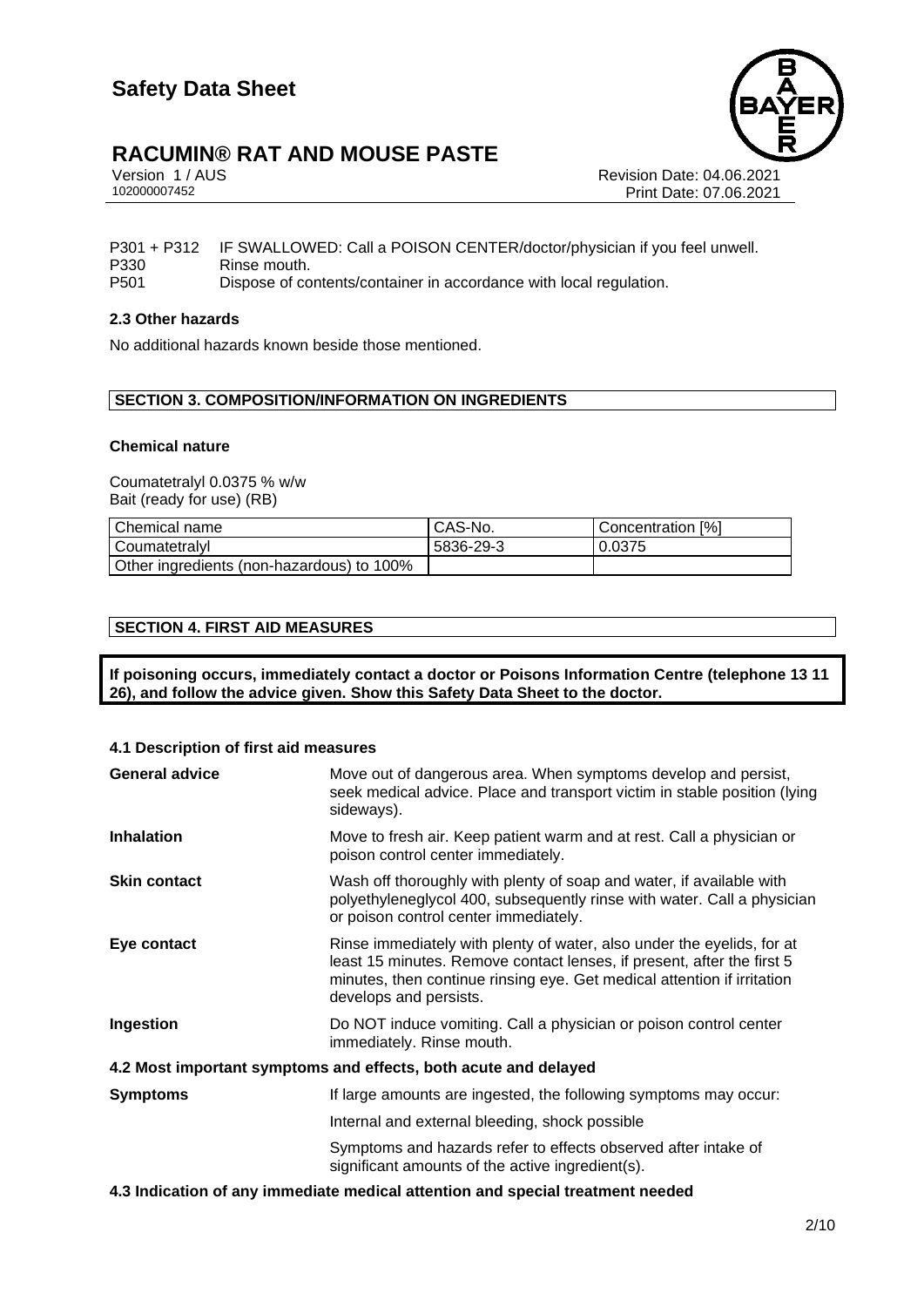

Version 1 / AUS Revision Date: 04.06.2021 Print Date: 07.06.2021

**Risks** Because of antivitamin K properties of the active ingredient, absorption can inhibit blood coagulation and cause haemorrhagic syndrome. **Treatment** Treat symptomatically. Antidote: Vitamine K1. Cases of severe poisoning may require the usual measures like application of blood products or transfusions. Necessity and efficacy have to be assessed by INR. In case of ingestion gastric lavage should be considered in cases of significant ingestions only within the first 2 hours. However, the application of activated charcoal and sodium sulphate is always advisable. Monitor: blood picture.

## **SECTION 5. FIRE FIGHTING MEASURES**

| 5.1 Extinguishing media                                         |                                                                                                                               |
|-----------------------------------------------------------------|-------------------------------------------------------------------------------------------------------------------------------|
| <b>Suitable</b>                                                 | Use water spray, alcohol-resistant foam, dry chemical or carbon<br>dioxide.                                                   |
| 5.2 Special hazards arising<br>from the substance or<br>mixture | Dangerous gases are evolved in the event of a fire.                                                                           |
| 5.3 Advice for firefighters                                     |                                                                                                                               |
| <b>Special protective</b><br>equipment for firefighters         | In the event of fire and/or explosion do not breathe fumes. In the event<br>of fire, wear self-contained breathing apparatus. |
| <b>Further information</b>                                      | Contain the spread of the fire-fighting media. Do not allow run-off from<br>fire fighting to enter drains or water courses.   |

**Hazchem Code**Not applicable

## **SECTION 6. ACCIDENTAL RELEASE MEASURES**

### **6.1 Personal precautions, protective equipment and emergency procedures**

| <b>Precautions</b>                                        | Avoid contact with spilled product or contaminated surfaces. Use<br>personal protective equipment.                                                                                  |  |
|-----------------------------------------------------------|-------------------------------------------------------------------------------------------------------------------------------------------------------------------------------------|--|
| 6.2 Environmental<br>precautions                          | Do not allow to get into surface water, drains and ground water.                                                                                                                    |  |
| 6.3 Methods and materials for containment and cleaning up |                                                                                                                                                                                     |  |
| Methods for cleaning up                                   | Use mechanical handling equipment. Clean contaminated floors and<br>objects thoroughly, observing environmental regulations. Keep in<br>suitable, closed containers for disposal.   |  |
| 6.4 Reference to other<br>sections                        | Information regarding safe handling, see section 7.<br>Information regarding personal protective equipment, see section 8.<br>Information regarding waste disposal, see section 13. |  |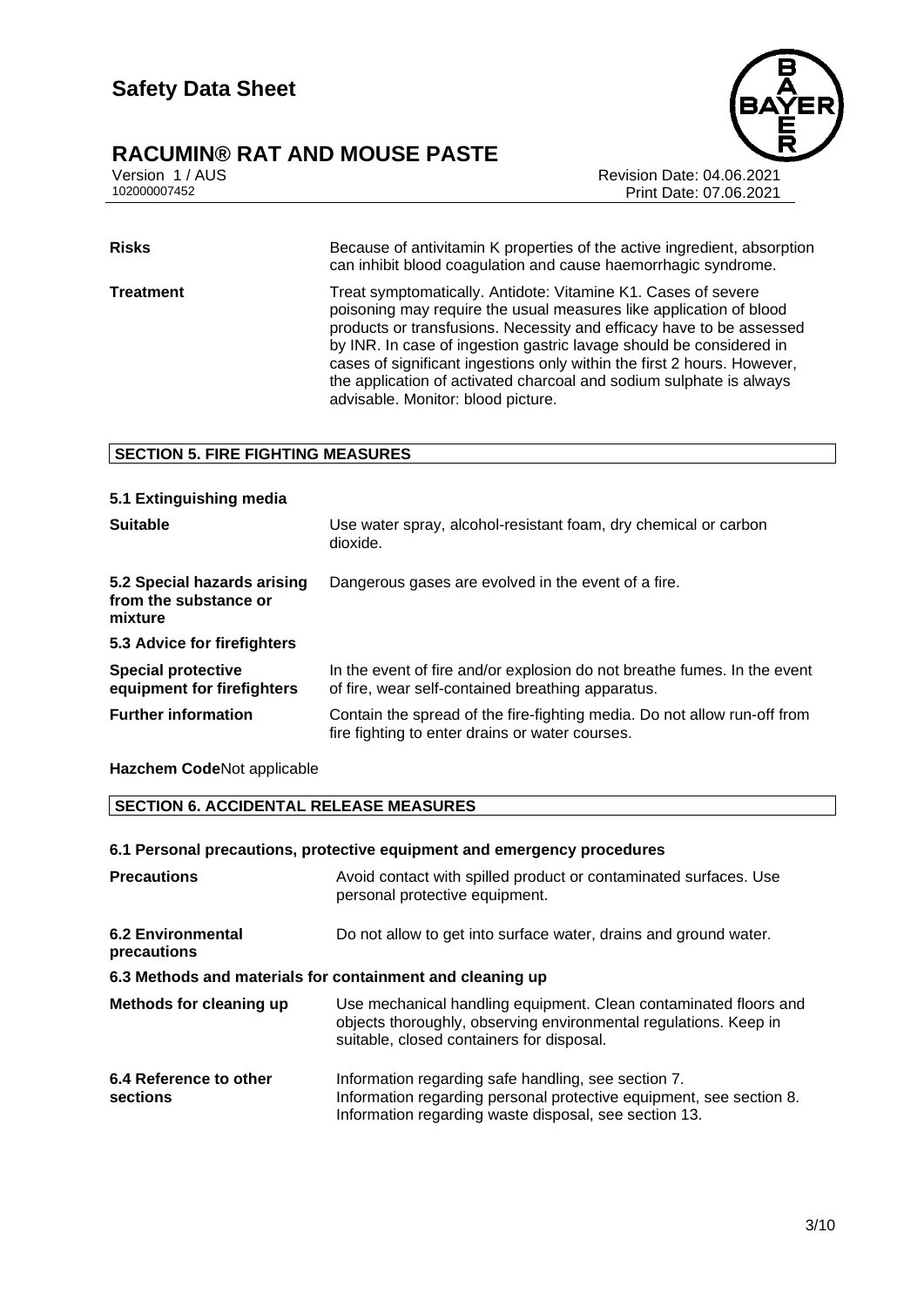# **RACUMIN® RAT AND MOUSE PASTE**<br> **Version 1/AUS**<br> **102000007452**

Revision Date: 04.06.2021 Print Date: 07.06.2021

## **SECTION 7. HANDLING AND STORAGE**

## **7.1 Precautions for safe handling**

| Advice on safe handling                                          | No specific precautions required when handling unopened<br>packs/containers; follow relevant manual handling advice. Ensure<br>adequate ventilation.                                                                                                                                                 |  |
|------------------------------------------------------------------|------------------------------------------------------------------------------------------------------------------------------------------------------------------------------------------------------------------------------------------------------------------------------------------------------|--|
| <b>Advice on protection</b><br>against fire and explosion        | Keep away from heat and sources of ignition.                                                                                                                                                                                                                                                         |  |
| <b>Hygiene measures</b>                                          | Avoid contact with skin, eyes and clothing. Keep working clothes<br>separately. Wash hands before breaks and immediately after handling<br>the product. Remove soiled clothing immediately and clean thoroughly<br>before using again. Garments that cannot be cleaned must be<br>destroyed (burnt). |  |
| 7.2 Conditions for safe storage, including any incompatibilities |                                                                                                                                                                                                                                                                                                      |  |
| <b>Requirements for storage</b><br>areas and containers          | Keep containers tightly closed in a dry, cool and well-ventilated place.<br>Store in original container. Store in a place accessible by authorized<br>persons only. Keep away from direct sunlight. Do not store at a<br>temperature above 40 °C.                                                    |  |
| Advice on common storage                                         | Keep away from food, drink and animal feedingstuffs.                                                                                                                                                                                                                                                 |  |

## **SECTION 8. EXPOSURE CONTROLS / PERSONAL PROTECTION**

### **8.1 Control parameters**

| <b>Components</b> | CAS-No.   | <b>Control parameters</b>      | <b>Update</b> | <b>Basis</b> |
|-------------------|-----------|--------------------------------|---------------|--------------|
| Coumatetralvl     | 5836-29-3 | $0.01 \text{ mg/m}$ 3<br>'TWA) |               | OES BCS*     |

\*OES BCS: Internal Bayer AG, Crop Science Division "Occupational Exposure Standard"

### **8.2 Exposure controls**

| <b>Respiratory protection</b> | Respiratory protection is not required under anticipated<br>circumstances of exposure.<br>Respiratory protection should only be used to control residual risk of<br>short duration activities, when all reasonably practicable steps have<br>been taken to reduce exposure at source e.g. containment and/or<br>local extract ventilation. Always follow respirator manufacturer's<br>instructions regarding wearing and maintenance.                                                                                                                                           |
|-------------------------------|---------------------------------------------------------------------------------------------------------------------------------------------------------------------------------------------------------------------------------------------------------------------------------------------------------------------------------------------------------------------------------------------------------------------------------------------------------------------------------------------------------------------------------------------------------------------------------|
| <b>Hand protection</b>        | Please observe the instructions regarding permeability and<br>breakthrough time which are provided by the supplier of the gloves.<br>Also take into consideration the specific local conditions under which<br>the product is used, such as the danger of cuts, abrasion, and the<br>contact time.<br>Wash gloves when contaminated. Dispose of when contaminated<br>inside, when perforated or when contamination on the outside cannot<br>be removed. Wash hands frequently and always before eating,<br>drinking, smoking or using the toilet.<br>Material<br>Nitrile rubber |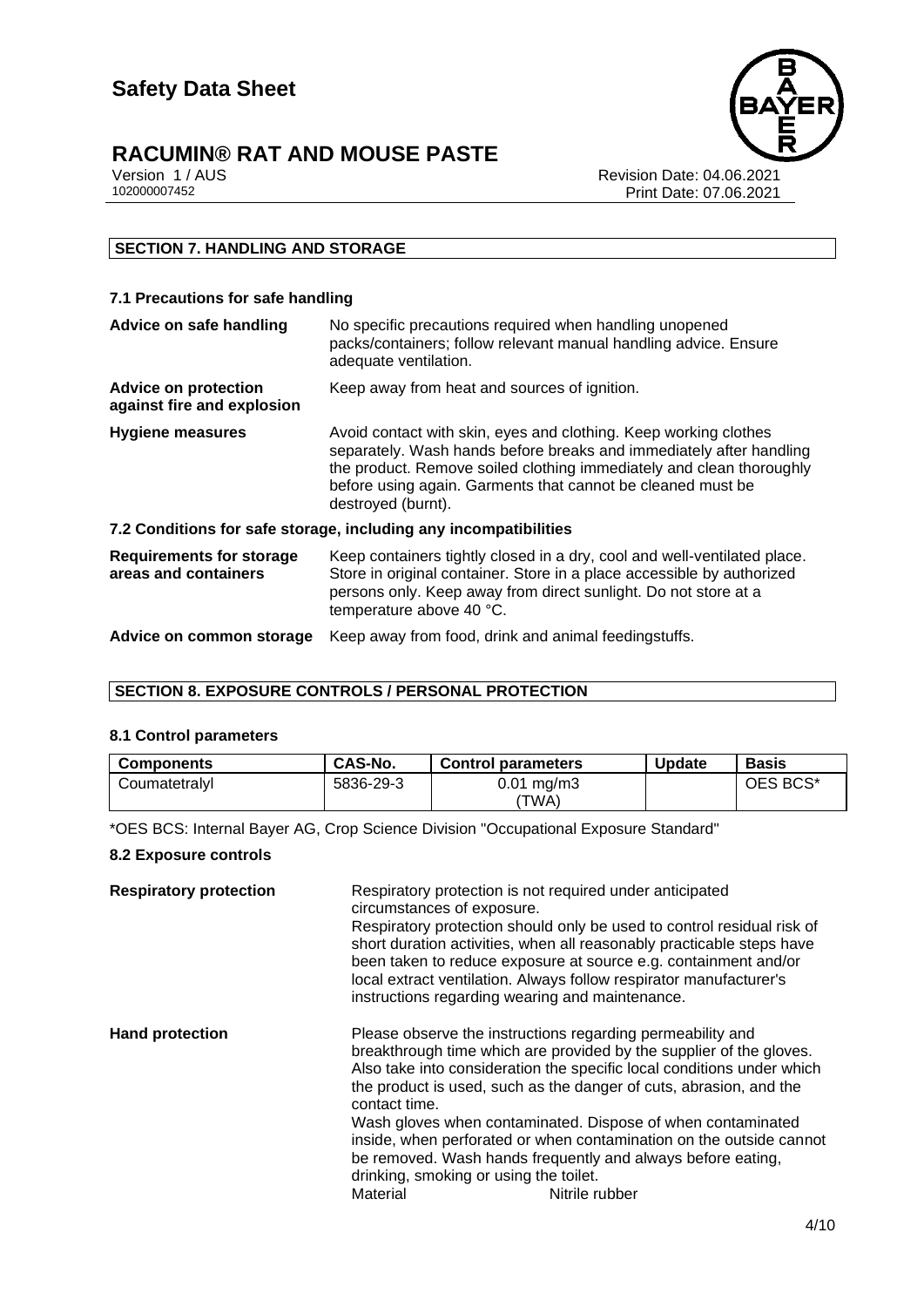# **RACUMIN® RAT AND MOUSE PASTE**<br>Version 1 / AUS<br>102000007452



Revision Date: 04.06.2021 Print Date: 07.06.2021

|                                    | Rate of permeability<br>Glove thickness<br>Protective index<br><b>Directive</b>                                     | $>$ 480 min<br>$> 0.4$ mm<br>Class 6<br>Protective gloves complying with EN<br>374.                                                                                                                                 |
|------------------------------------|---------------------------------------------------------------------------------------------------------------------|---------------------------------------------------------------------------------------------------------------------------------------------------------------------------------------------------------------------|
| Eye protection                     |                                                                                                                     | Wear goggles (conforming to EN166, Field of Use $=$ 5 or equivalent).                                                                                                                                               |
| Skin and body protection           | Wear standard coveralls and Category 3 Type 5 suit.<br>type suit.<br>should be professionally laundered frequently. | If there is a risk of significant exposure, consider a higher protective<br>Wear two layers of clothing wherever possible. Polyester/cotton or<br>cotton overalls should be worn under chemical protection suit and |
| <b>General protective measures</b> | and/or leaflet. In all other cases the above mentioned<br>recommendations would apply.                              | In normal use and handling conditions please refer to the label                                                                                                                                                     |
| <b>Engineering Controls</b>        |                                                                                                                     |                                                                                                                                                                                                                     |
| Advice on safe handling            | No specific precautions required when handling unopened<br>adequate ventilation.                                    | packs/containers; follow relevant manual handling advice. Ensure                                                                                                                                                    |

## **SECTION 9. PHYSICAL AND CHEMICAL PROPERTIES**

| 9.1 Information on basic physical and chemical properties<br><b>Form</b> | paste                                                       |
|--------------------------------------------------------------------------|-------------------------------------------------------------|
| Colour                                                                   | blue                                                        |
| Odour                                                                    | weak, characteristic                                        |
| <b>Odour Threshold</b>                                                   | No data available                                           |
| рH                                                                       | Not applicable, substance/mixture is non-soluble (in water) |
| <b>Melting point/range</b>                                               | > 200 °C                                                    |
| <b>Boiling Point</b>                                                     | No data available                                           |
| <b>Flash point</b>                                                       | No data available                                           |
| <b>Flammability</b>                                                      | The product is not highly flammable.                        |
| <b>Auto-ignition temperature</b>                                         | 425 $^{\circ}$ C                                            |
| <b>Thermal decomposition</b>                                             | from 110 °C                                                 |
| Ignition temperature                                                     | ca. 207 °C                                                  |
| <b>Minimum ignition energy</b>                                           | No data available                                           |
| Self-accelarating<br>decomposition temperature<br>(SADT)                 | No data available                                           |
| <b>Upper explosion limit</b>                                             | No data available                                           |
| <b>Lower explosion limit</b>                                             | No data available                                           |
| Vapour pressure                                                          | No data available                                           |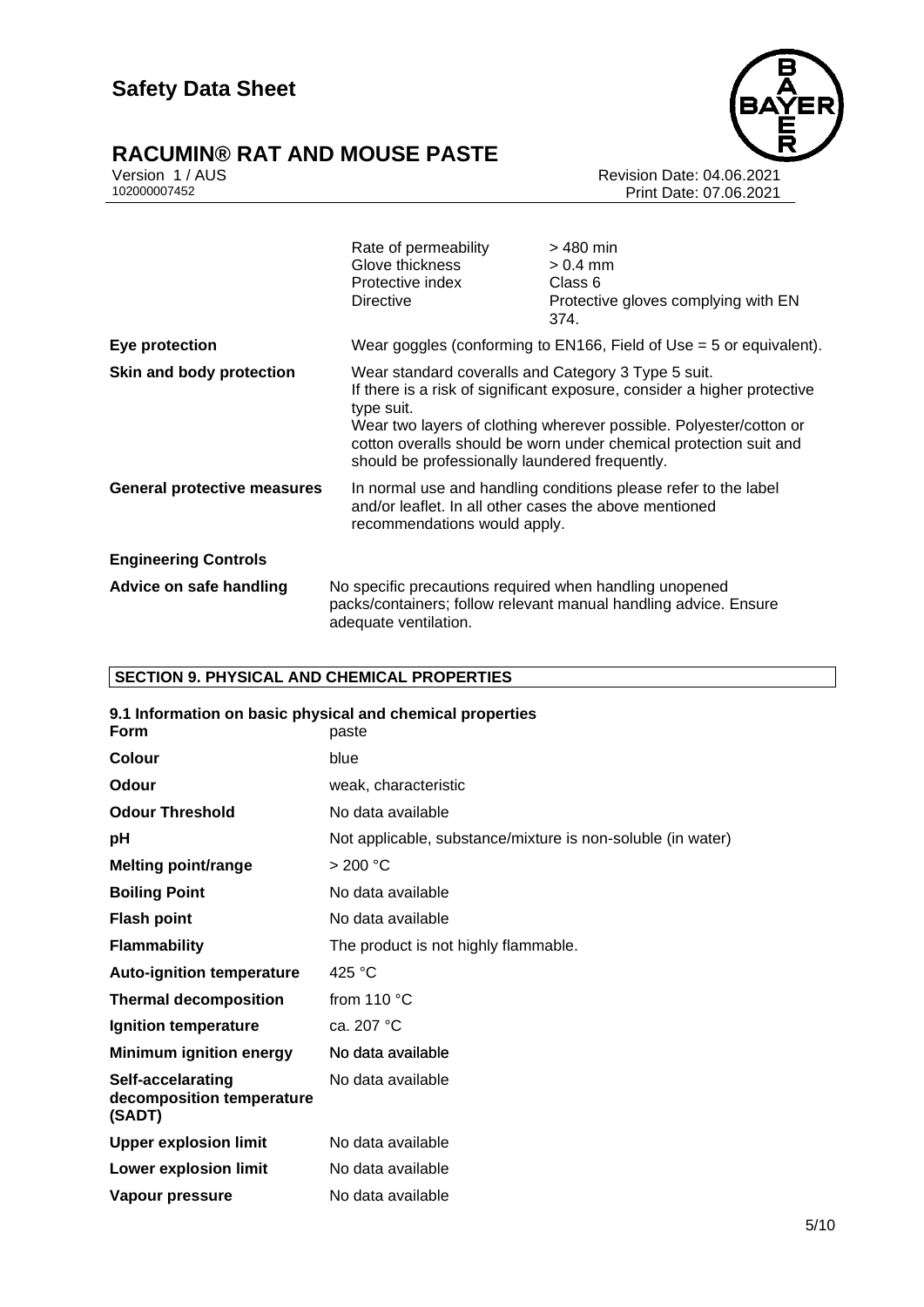# **RACUMIN® RAT AND MOUSE PASTE**<br> **Version 1/AUS**<br> **102000007452**

Revision Date: 04.06.2021 Print Date: 07.06.2021

| <b>Evaporation rate</b>                           | No data available                                            |
|---------------------------------------------------|--------------------------------------------------------------|
| <b>Relative vapour density</b>                    | No data available                                            |
| <b>Relative density</b>                           | No data available                                            |
| <b>Density</b>                                    | ca. 1.19 g/cm <sup>3</sup> (20 °C)                           |
| <b>Water solubility</b>                           | Not dispersible                                              |
| <b>Partition coefficient: n-</b><br>octanol/water | Coumatetralyl: log Pow: 1.5 (20 $^{\circ}$ C) (pH 7)         |
| Viscosity, dynamic                                | No data available                                            |
| Viscosity, kinematic                              | No data available                                            |
| <b>Impact sensitivity</b>                         | Not impact sensitive.                                        |
| <b>Burning number</b>                             | CN3 Local combustion without spreading (20 °C)               |
| <b>Oxidizing properties</b>                       | No oxidizing properties                                      |
| <b>Explosivity</b>                                | Not explosive                                                |
| 9.2 Other information                             | Further safety related physical-chemical data are not known. |

## **SECTION 10. STABILITY AND REACTIVITY**

| 10.1 Reactivity                                 | Stable under normal conditions.                                                         |
|-------------------------------------------------|-----------------------------------------------------------------------------------------|
| <b>10.2 Chemical stability</b>                  | Stable under recommended storage conditions.                                            |
| 10.3 Possibility of<br>hazardous reactions      | No hazardous reactions when stored and handled according to<br>prescribed instructions. |
| 10.4 Conditions to avoid                        | Extremes of temperature and direct sunlight.                                            |
|                                                 | <b>10.5 Incompatible materials</b> Store only in the original container.                |
| <b>10.6 Hazardous</b><br>decomposition products | No decomposition products expected under normal conditions of use.                      |

## **SECTION 11. TOXICOLOGICAL INFORMATION**

## **11.1 Information on toxicological effects**

| <b>Acute oral toxicity</b>       | LD50 (Rat) 1,000 mg/kg                                                         |
|----------------------------------|--------------------------------------------------------------------------------|
| <b>Acute inhalation toxicity</b> |                                                                                |
|                                  | During intended and foreseen applications, no respirable aerosol is<br>formed. |
| <b>Acute dermal toxicity</b>     | LD50 (Rat) $> 4,000$ mg/kg                                                     |
| <b>Skin corrosion/irritation</b> | No skin irritation (Rabbit)                                                    |
| Serious eye damage/eye           | No eye irritation (Rabbit)                                                     |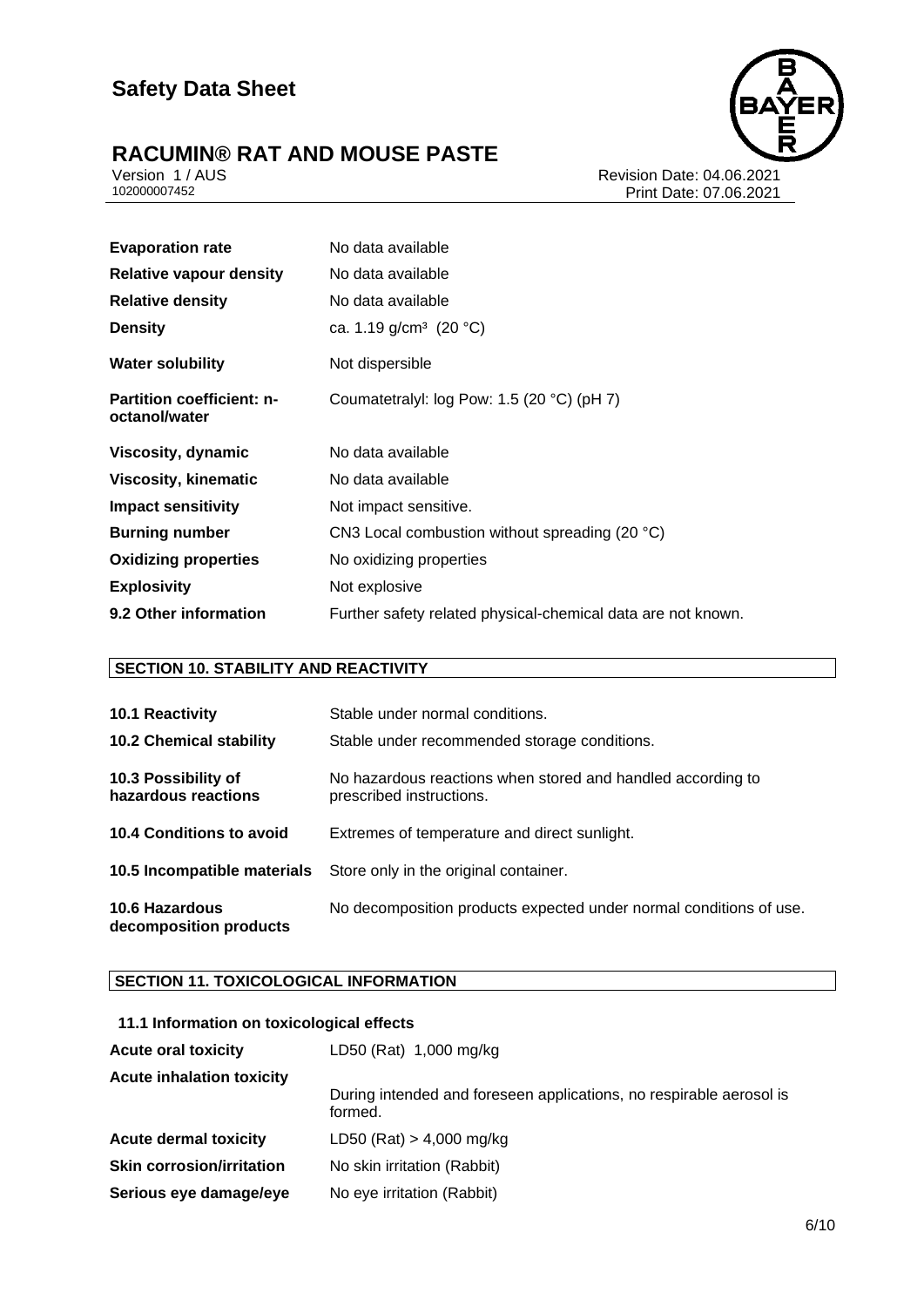Version 1 / AUS Revision Date: 04.06.2021 Print Date: 07.06.2021

### **irritation**

**Respiratory or skin sensitisation**

Non-sensitizing. (Mouse) OECD Test Guideline 429, local lymph node assay (LLNA)

## **Assessment mutagenicity**

Coumatetralyl was not mutagenic or genotoxic in a battery of in vitro and in vivo tests.

## **Assessment carcinogenicity**

Coumatetralyl is not considered carcinogenic.

## **Assessment toxicity to reproduction**

Coumatetralyl is not considered a reproductive toxicant at non-maternally toxic dose levels.

## **Assessment developmental toxicity**

Coumatetralyl: May damage the unborn child.

### **Assessment STOT Specific target organ toxicity – single exposure**

Coumatetralyl: Based on available data, the classification criteria are not met.

### **Assessment STOT Specific target organ toxicity – repeated exposure**

Coumatetralyl caused inhibition of blood coagulation possibly causing hemorrhagic syndrome in animal studies. The toxic effects of Coumatetralyl are related to antivitamin K properties.

### **Aspiration hazard**

Based on available data, the classification criteria are not met.

## **Information on likely routes of exposure**

Inhalation not likely., Toxic by inhalation. No skin irritation No eye irritation Ingestion of large amounts may be harmful (see Signs and Symptoms).

## **Early onset symptoms related to exposure**

Refer to Section 4

**Delayed health effects from exposure** Refer to Section 11

**Exposure levels and health effects** Refer to Section 4

**Interactive effects** Not known

**When specific chemical data is not available** Not applicable

**Mixture of chemicals** Refer to Section 2.1

**Further information**

No further toxicological information is available.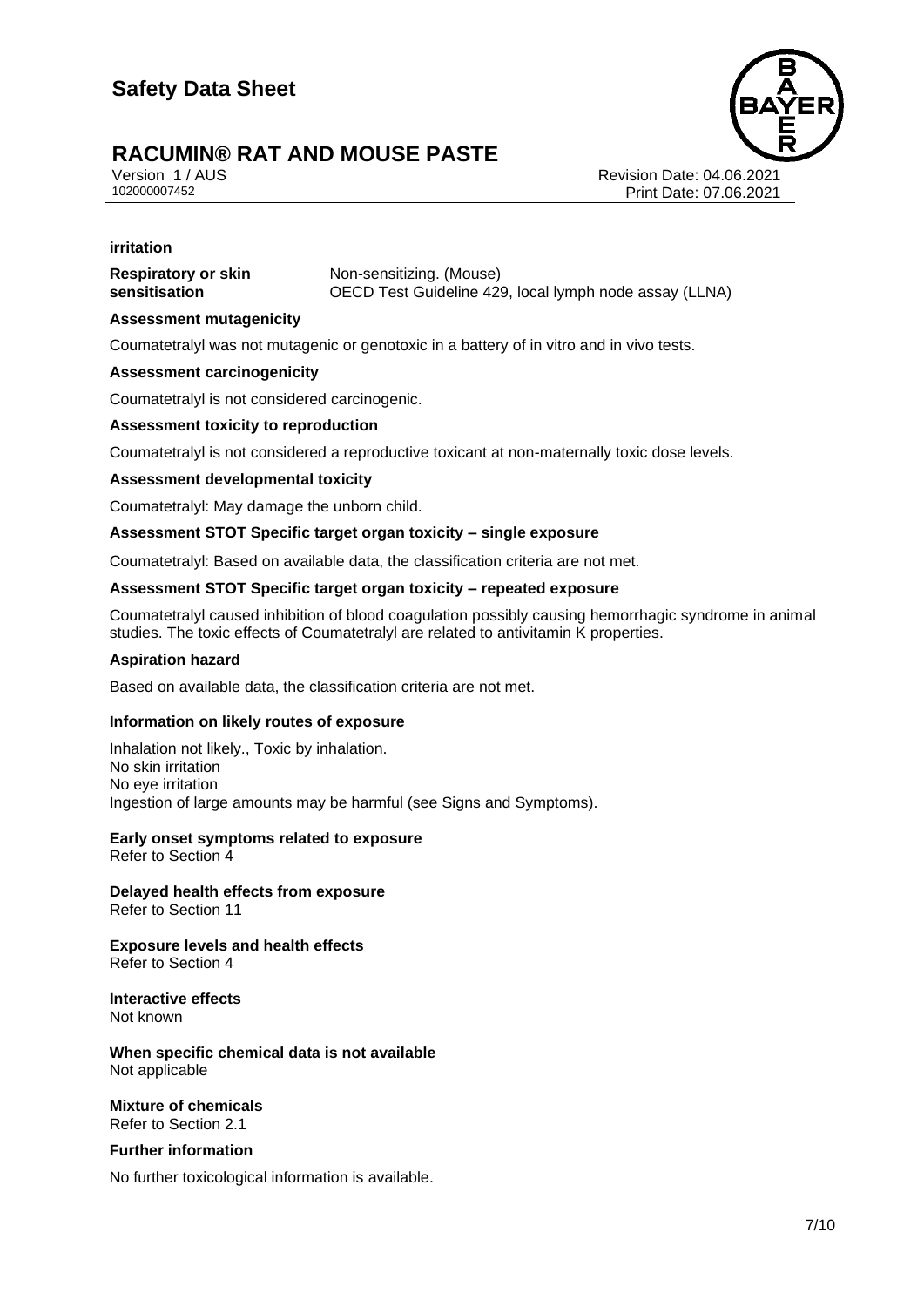

Version 1 / AUS **Version 1 / AUS** Revision Date: 04.06.2021<br>102000007452 Print Date: 07 06 2021 Print Date: 07.06.2021

## **SECTION 12. ECOLOGICAL INFORMATION**

| <b>12.1 Toxicity</b>                                |                                                                                                                                                     |
|-----------------------------------------------------|-----------------------------------------------------------------------------------------------------------------------------------------------------|
| <b>Toxicity to fish</b>                             | LC50 (Oncorhynchus mykiss (rainbow trout)) 53 mg/l<br>Exposure time: 96 h<br>The value mentioned relates to the active ingredient.                  |
| <b>Chronic toxicity to fish</b>                     | Oncorhynchus mykiss (rainbow trout)<br>NOEC: 5 µg/l<br>Exposure time: 21 d<br>The value mentioned relates to the active ingredient.                 |
| <b>Toxicity to aquatic</b><br>invertebrates         | EC50 (Daphnia magna (Water flea)) > 14 mg/l<br>Exposure time: 48 h<br>The value mentioned relates to the active ingredient.                         |
| <b>Chronic toxicity to aquatic</b><br>invertebrates | NOEC (Daphnia magna (Water flea)): 0.1 mg/l<br>Exposure time: 21 d<br>The value mentioned relates to the active ingredient.                         |
| <b>Toxicity to aquatic plants</b>                   | IC50 (Desmodesmus subspicatus (green algae)) > 18 mg/l<br>Growth rate; Exposure time: 96 h<br>The value mentioned relates to the active ingredient. |
| 12.2 Persistence and degradability                  |                                                                                                                                                     |
| <b>Biodegradability</b>                             | Coumatetralyl: $< 60 %$ ,<br>Not readily biodegradable.                                                                                             |
| Koc                                                 | Coumatetralyl: Koc: 258                                                                                                                             |
| 12.3 Bioaccumulative potential                      |                                                                                                                                                     |
| <b>Bioaccumulation</b>                              | Coumatetralyl: Bioconcentration factor (BCF) 11.4<br>Does not bioaccumulate.                                                                        |
| 12.4 Mobility in soil                               |                                                                                                                                                     |
| <b>Mobility in soil</b>                             | Coumatetralyl: Moderately mobile in soils                                                                                                           |
| 12.5 Other adverse effects                          |                                                                                                                                                     |
| <b>Additional ecological</b><br>information         | No other effects to be mentioned.                                                                                                                   |

## **SECTION 13. DISPOSAL CONSIDERATIONS**

Shake empty container onto baiting site. Do not dispose of undiluted chemicals on-site. Break, crush or puncture and bury empty containers in a local authority landfill. If not available, bury the containers below 500 mm in a disposal pit specifically marked and set up for this purpose clear of waterways, vegetation and roots.

| <b>SECTION 14. TRANSPORT INFORMATION</b> |
|------------------------------------------|
|------------------------------------------|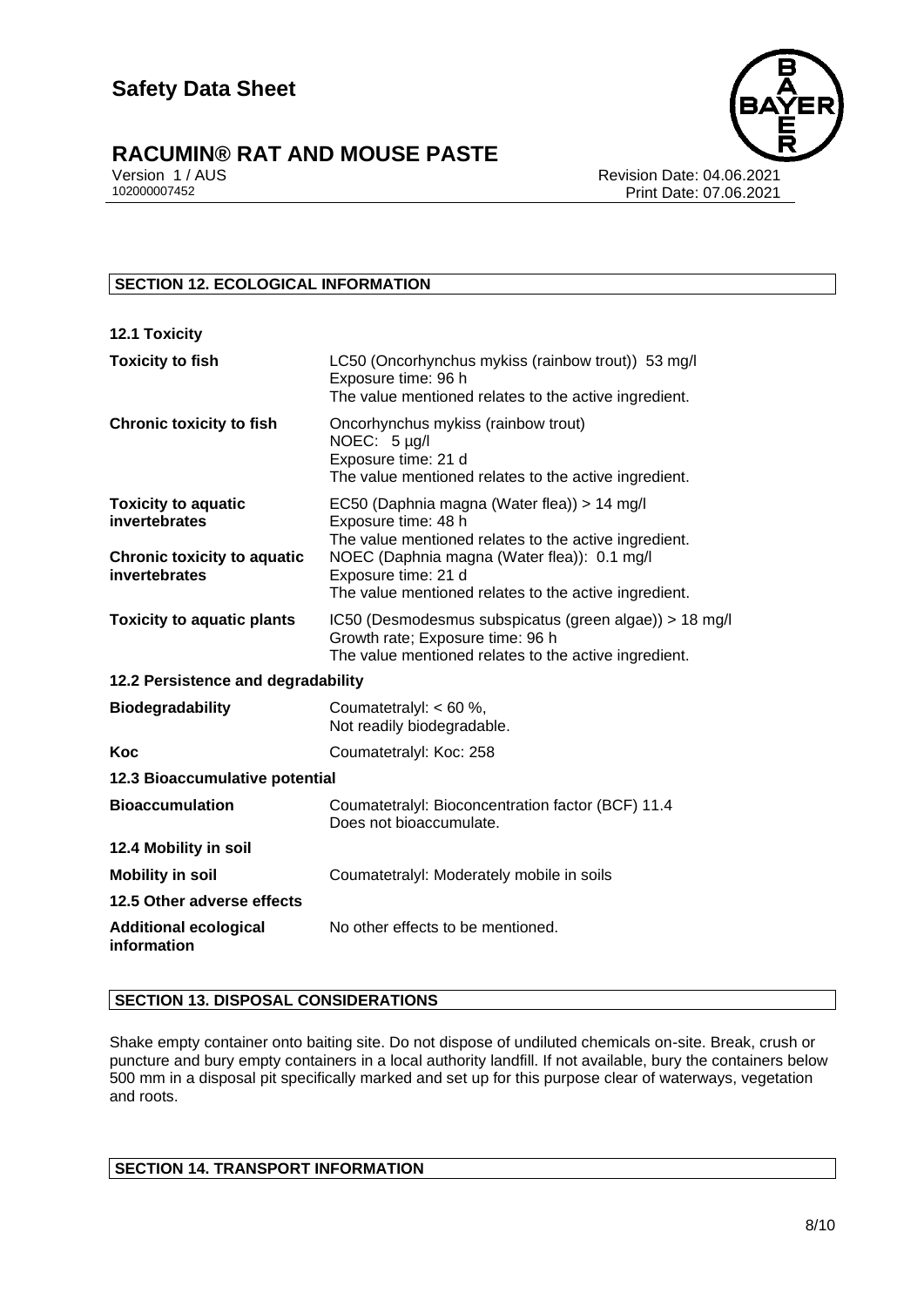# **RACUMIN® RAT AND MOUSE PASTE**<br>Version 1 / AUS<br>102000007452



Revision Date: 04.06.2021 Print Date: 07.06.2021

According to national and international transport regulations not classified as dangerous goods.

## **SECTION 15. REGULATORY INFORMATION**

Registered according to the Agricultural and Veterinary Chemicals Code Act 1994 Australian Pesticides and Veterinary Medicines Authority approval number: 51508

### **SUSMP classification (Poison Schedule)**

Schedule 5 (Standard for the Uniform Scheduling of Medicines and Poisons)

## **SECTION 16. OTHER INFORMATION**

**Trademark information** Racumin® is a Registered Trademark of the Bayer Group.

### **Abbreviations and acronyms**

| <b>ADN</b>            | European Agreement concerning the International Carriage of Dangerous Goods by<br><b>Inland Waterways</b>                           |
|-----------------------|-------------------------------------------------------------------------------------------------------------------------------------|
| ADR.                  | European Agreement concerning the International Carriage of Dangerous Goods by<br>Road                                              |
| <b>ATE</b>            | Acute toxicity estimate                                                                                                             |
| AU OEL                | Australia. OELs. (Adopted National Exposure Standards for Atmospheric<br>Contaminants in the Occupational Environment)              |
| CAS-Nr.               | <b>Chemical Abstracts Service number</b>                                                                                            |
| <b>CEILING</b>        | Ceiling Limit Value                                                                                                                 |
| Conc.                 | Concentration                                                                                                                       |
| EC-No.                | European community number                                                                                                           |
| <b>ECx</b>            | Effective concentration to x %                                                                                                      |
| <b>EINECS</b>         | European inventory of existing commercial substances                                                                                |
| <b>ELINCS</b>         | European list of notified chemical substances                                                                                       |
| EN                    | European Standard                                                                                                                   |
| EU                    | European Union                                                                                                                      |
| IATA                  | International Air Transport Association                                                                                             |
| <b>IBC</b>            | International Code for the Construction and Equipment of Ships Carrying Dangerous                                                   |
|                       | Chemicals in Bulk (IBC Code)                                                                                                        |
| <b>ICx</b>            | Inhibition concentration to x %                                                                                                     |
| <b>IMDG</b>           | <b>International Maritime Dangerous Goods</b>                                                                                       |
| <b>LC<sub>x</sub></b> | Lethal concentration to x %                                                                                                         |
| <b>LD<sub>x</sub></b> | Lethal dose to x %                                                                                                                  |
| LOEC/LOEL             | Lowest observed effect concentration/level                                                                                          |
| <b>MARPOL</b>         | MARPOL: International Convention for the prevention of marine pollution from ships                                                  |
| N.O.S.                | Not otherwise specified                                                                                                             |
| NOEC/NOEL             | No observed effect concentration/level                                                                                              |
| OECD                  | Organization for Economic Co-operation and Development                                                                              |
| <b>OES BCS</b>        | OES BCS: Internal Bayer AG, Crop Science Division "Occupational Exposure<br>Standard"                                               |
| <b>PEAK</b>           | PEAK: Exposure Standard - Peak means a maximum or peak airborne concentration                                                       |
|                       | of a particular substance determined over the shortest analytically practicable period of<br>time which does not exceed 15 minutes. |
| <b>RID</b>            | Regulations concerning the International Carriage of Dangerous Goods by Rail                                                        |